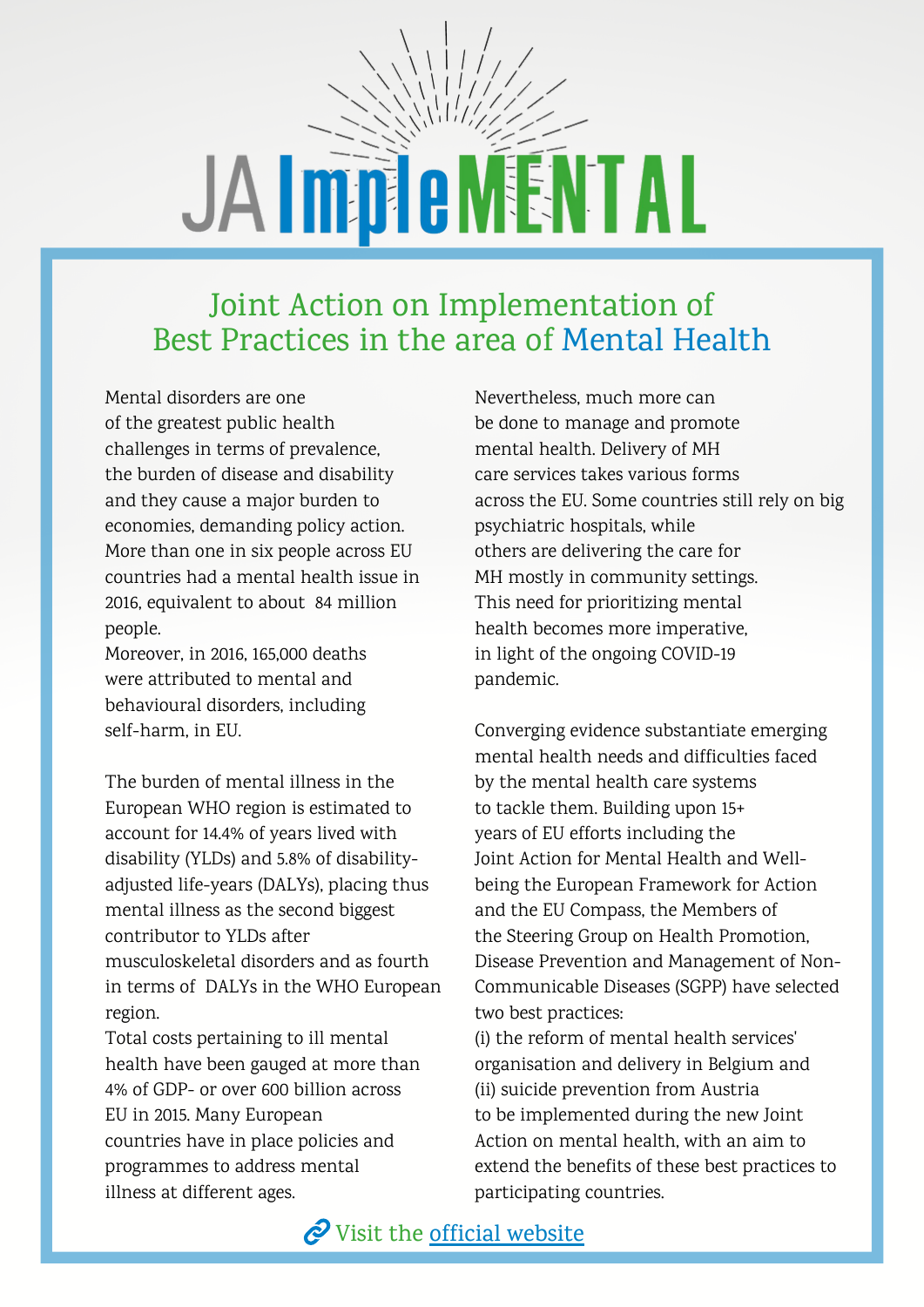

#### Overview of Work Packages (WPs)

WP1 Coordination - responsible for overall, coordination and management of the JA ImpleMENTAL, ensuring that the JA work plan is executed as planned or according to changes agreed during the executing phase and that progress is consistently monitored against project objectives and deliverables, making adjustments where necessary to the work plan, congruent with decisions made within the General Assembly.

WP2 Dissemination - responsible for all actions undertaken to ensure that the results and deliverables of the project are available and visible to the target groups.

WP3 Evaluation - covers both internal evaluation of JA's process and achievement of outcomes against the specified objectives as well as an evaluation of the impact of JA on the target group and on mental health systems and policy in Europe.

WP4 Sustainability - responsible for undertaking actions to identify opportunities for sustaining the results and outcomes from JA ImpleMENTAL, with a particular focus on the transfer of results from JA ImpleMENTAL into processes needed for embedding knowledge into policy and practice.

WP5 Transfer and pilot Implementation of the Belgian best practice on reform of the mental health (MH) services - aims to support adaptations in the management and organisation of mental health (MH) services from institutionalised MH care towards the (sustainable) establishment of intersectoral, community-based, clientcentered and integrated local MH promotion, care and prevention networks and services in the participating countries.

WP6 Transfer and pilot implementation of (selected elements of) of the Austrian Best Practice on Suicide Prevention (SP) "SUPRA" - aims to support improvement in knowledge and quality of suicide prevention services in the participating countries.